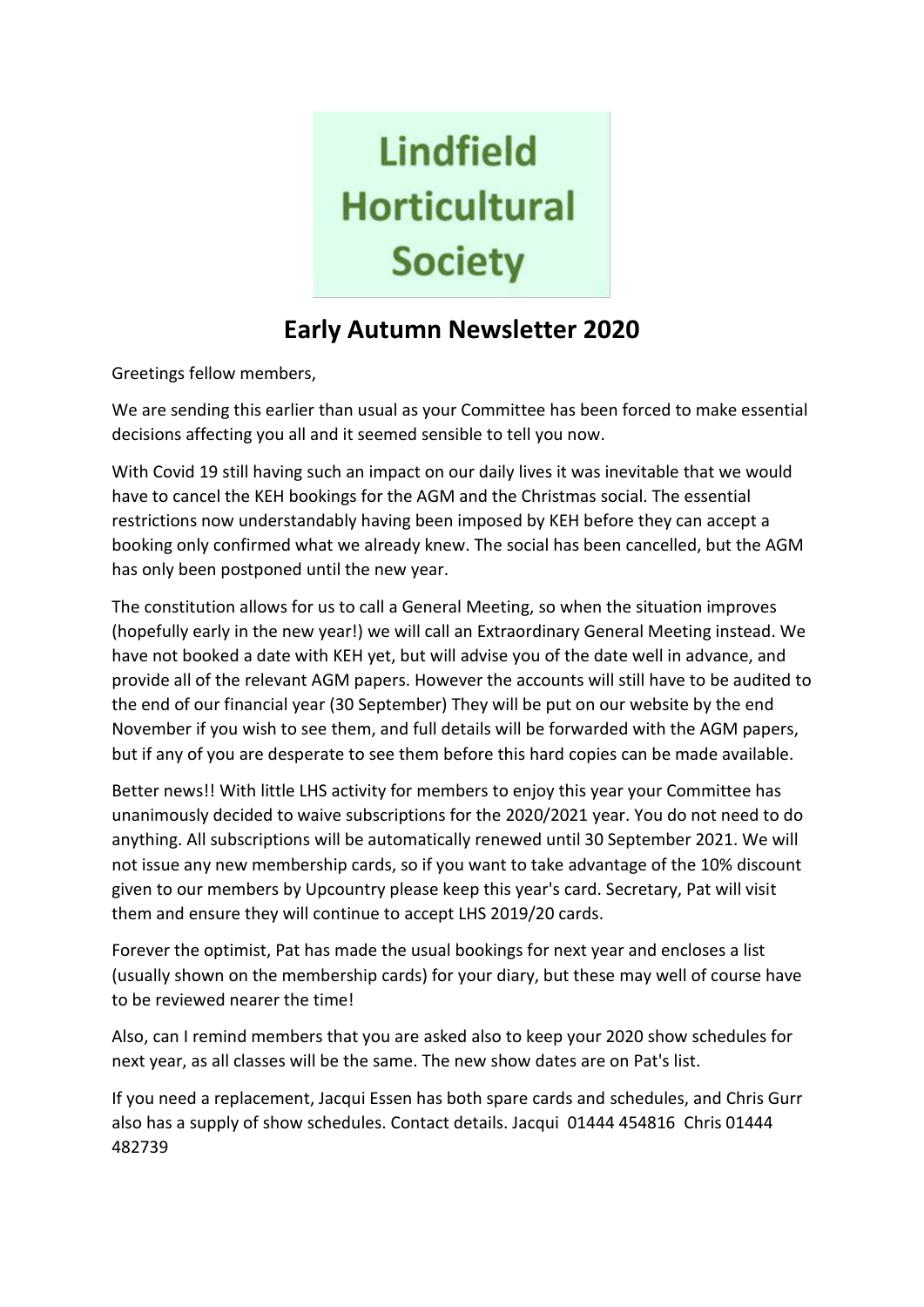We did of course incur some expenses during the year, including for the 4 talks that were held before lock down, so if you wish to make a donation to club funds this will be very welcome. Donations can be made either by cheque, which please send to our Treasurer, Michael Elliot, 23 William Allen Lane, Lindfield, RH16 2SE, or direct to our bank, as follows;

Lindfield Horticultural Society Barclays Bank Sort Code 20-49-76 Account No.00725927. Please quote "donation"

I trust you have enjoyed the excellent "virtual" spring and summer shows that Tim Richardson put on the web-site from photographs sent in by members. If you have not yet seen them, please go to http://www.lindfieldhorts.org.uk I promise you it is well worth a visit! Very many thanks, Tim.

Our thanks also to Sue and Jim Stockwell for all of their hard work in organising the front gardens competition. If you have not been already, do try to visit the gardens that have entered the competition. Details on https://lindfield-gardens.co.uk. Can I please encourage you to both vote and donate to the charity Jim has indicated to thank all of these households.

As well as Pat's dates for 2021, also in this edition we have news from Michael about the 2021 seed catalogues, plus details from Heather on trips, and Gill's news from the shed. Both of these have been severely, adversely affected this year, and we must thank them both for their continued dedication to the cause in very difficult circumstances. An additional special thanks to Gill for arranging delivery whilst the shed cannot be used due to social distancing.

Finally, If you are still having these newsletters delivered, but you now have an email address please ring Jacqui Essen 01444 454816 and let her have your email details. This will of course also help us cut unnecessary printing costs. Thank you.

That's all from me for now. We will be back again at the end of the year, hopefully with better news for events organised in the new year, but no promises! Restrictions may well still be in place! Meanwhile please stay safe!

Richard Harding, Chairman

\_\_\_\_\_\_\_\_\_\_\_\_\_\_\_\_\_\_\_\_\_\_\_\_\_\_\_\_\_\_\_\_\_\_\_\_\_\_\_\_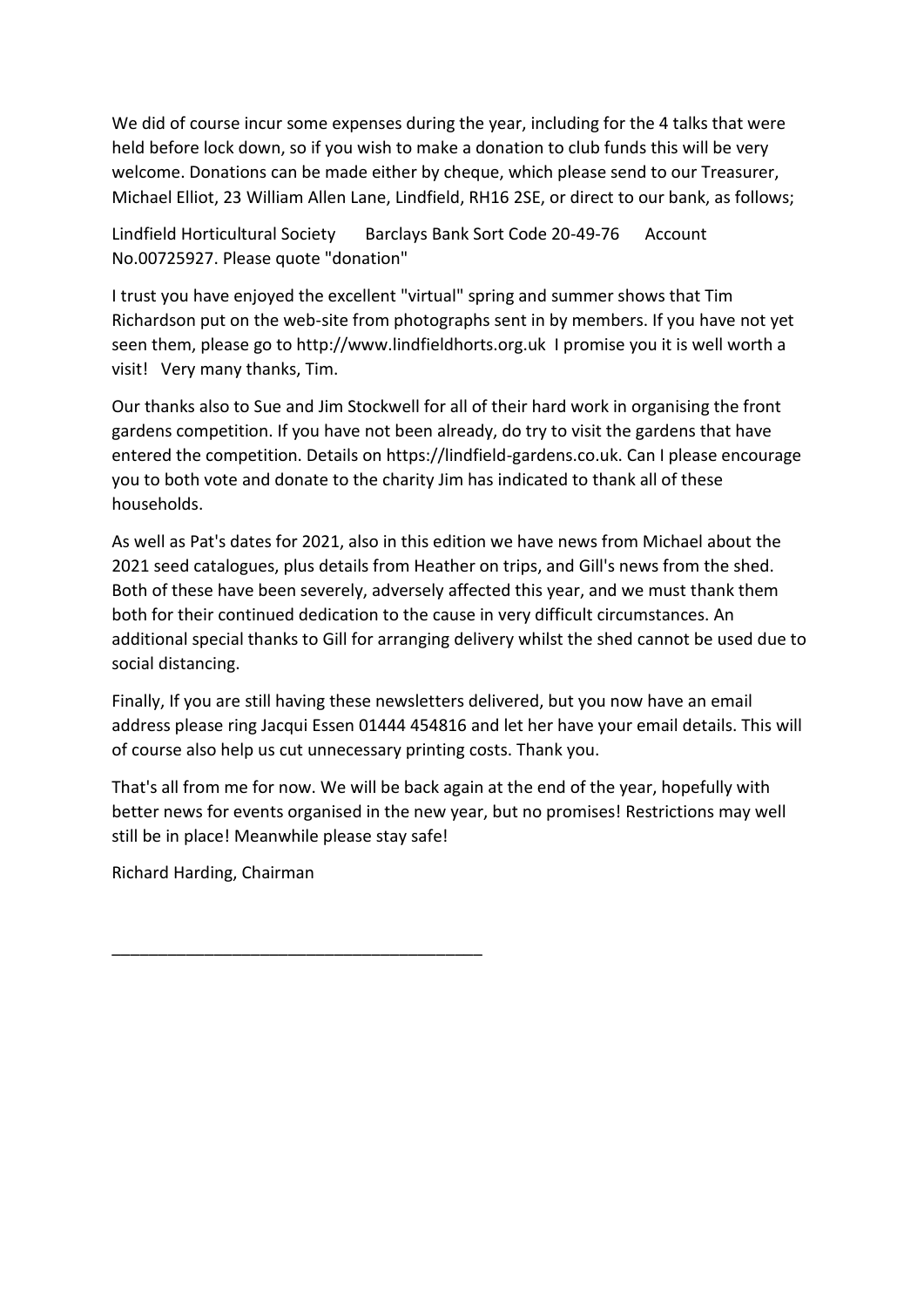Pat's List :-

Calendar of Events 2021

Wed 13 Jan - Talk by Rhod Jones: 'The Gardening Road to Titsey' - 8pm

Sat 6 Feb - Coffee Morning and seed swop - 9.30am

Wed 10 Feb - Talk by Colin McFarlin: 'Recycling' - 8pm

Wed 10 March - Talk by Paola : 'Seeds of Italy' - 8pm

- Wed 14 April Talk by Andy Thomas: 'The Crop Circle Mystery' 8pm
- Sat 10 April SPRING SHOW 2pm
- Wed 12 May Talk by Stefan White: 'Skulduggery in the Shrubbery ' 8pm
- Sat 15 May Coffee Morning 10am
- Sat 10 July SUMMER SHOW 2pm
- Sat 11 Sept AUTUMN SHOW 2pm
- Sat 9th Oct Coffee Morning 10am
- Wed 13th Oct Talk by Andy McIndoe: 'Planting with Trees' 8pm
- Wed 10th Nov AGM and Talk by Heather Martin: 'Designing Your Garden' 7.30pm

Friday 3rd Dec - CHRISTMAS SOCIAL - 7pm

\_\_\_\_\_\_\_\_\_\_\_\_\_\_\_\_\_\_\_\_\_\_\_\_\_\_\_\_\_\_\_\_\_\_\_\_\_\_\_\_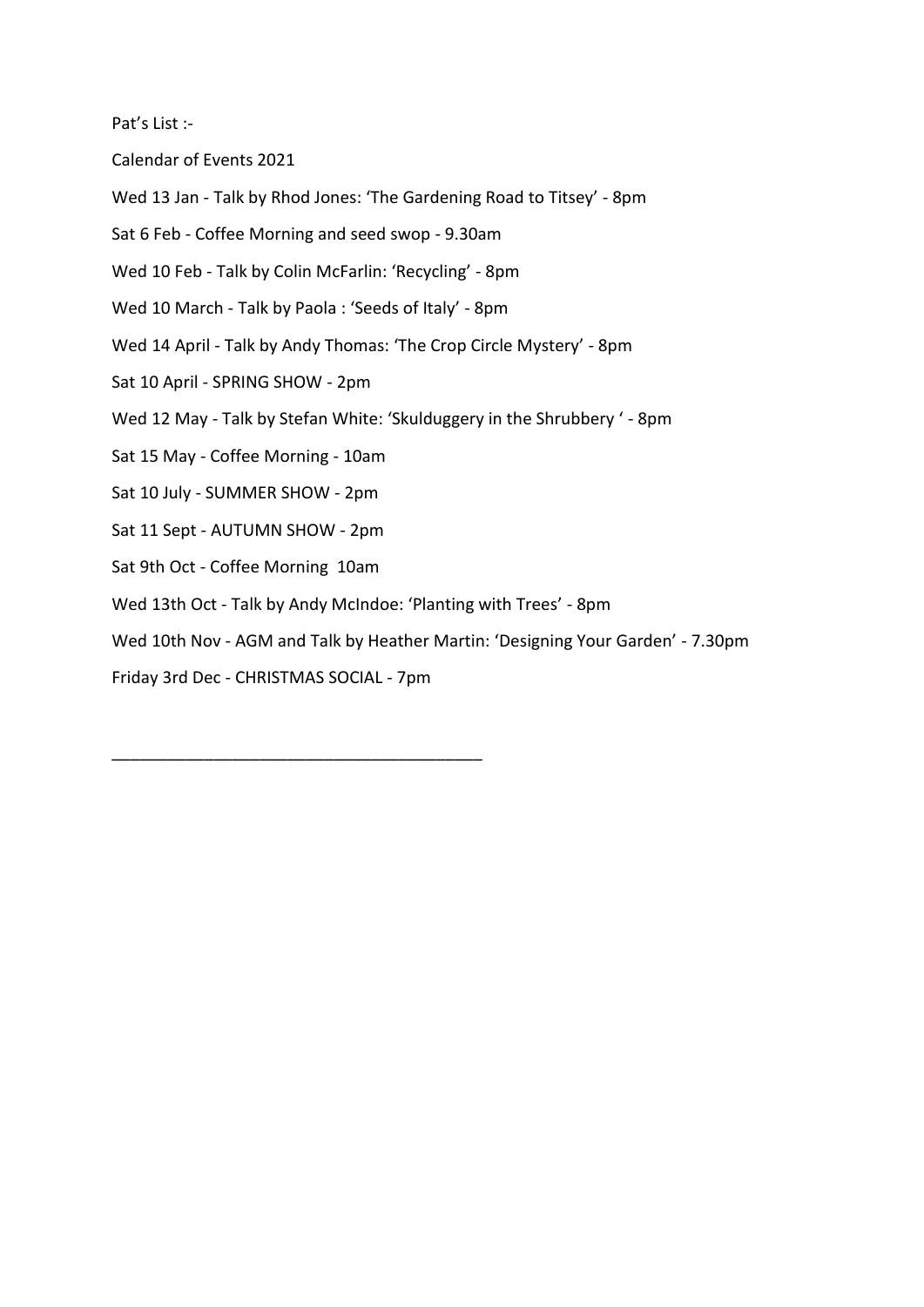Sutton and Dobies Seeds – from Michael Elliot

\_\_\_\_\_\_\_\_\_\_\_\_\_\_\_\_\_\_\_\_\_\_\_\_\_\_\_\_\_\_\_\_\_\_\_\_\_\_\_\_

The Society is continuing its association with Sutton and Dobies Seeds for another year. Suttons and Dobies are two of the leading seed merchants in the Country with over 90% germination rates in national trials.

Members who purchase Suttons and Dobies seeds through the Society will receive a 25% discount on seeds and 10% on all other purchases (Onions, potatoes and plants) At the end of the season the Society will receive commission equal to the discount Members receive. So, by buying Suttons or Dobies seeds you make a saving yourselves and also help the Society's finances.

In October we will be receiving the 2021 catalogues and the discount codes, which can be obtained from Michael Elliott on 01444483039 or via michaelelliott6@googlemail.com. If you would like to reserve a catalogue or be sent the codes, when they become available, do let me know. Ordering online is extremely easy, especially as all the calculations are done for you.

As every little helps, if you wish to order under £10 worth of seeds, just send your order to me, and I will merge the orders and apportion the delivery charges.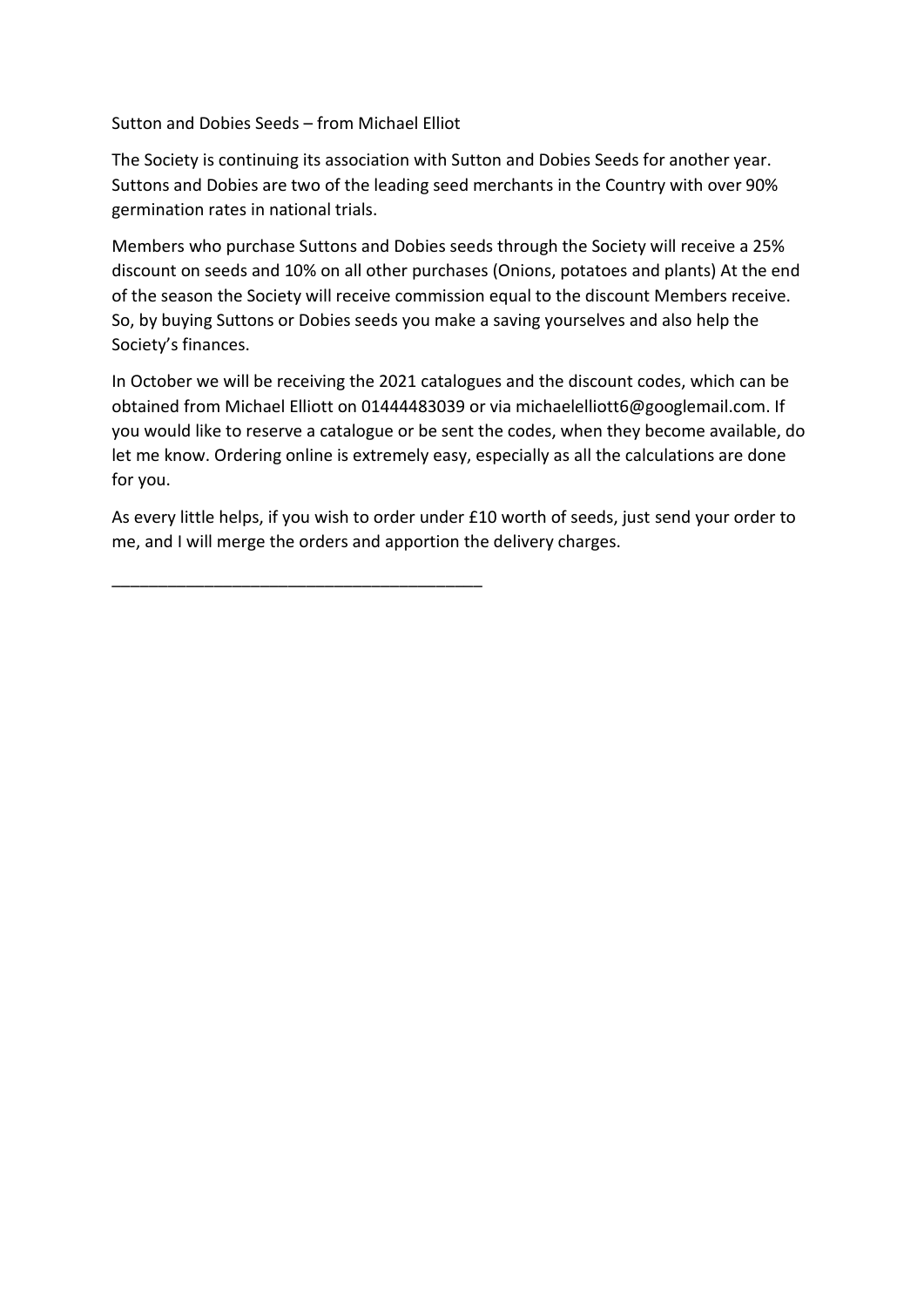# OUTINGS UPDATE - AUGUST 2020 – from Heather

Good news! We are proposing to run 2 afternoon outings to local venues to round of this year (all subject to there being no further restrictions imposed on these types of activities by HM Gov).

Monday 7th September - Ham Cottage (Price £5)

Our visit to the lovely gardens at Ham Cottage has been confirmed by our hosts.

(Worth and the pub lunch are withdrawn from the original outing proposed on this date).

Wednesday 14th October – High Beeches Water Gardens (Price £8). Discount cards not accepted.

High Beeches is opening the gardens for us on a non-public opening day in mid-October. We can enjoy ourselves on a spaced out wander among the autumnal hues in the peaceful 8 acre gardens at leisure. The café will be closed. Limited toilet amenities will be available.

Notes:

In view of Covid-19, these outings are obviously undertaken at the Applicants' own risk.

There is limited capacity as we need to keep to manageable numbers for social distancing.

If you are interested in either of the above trips, please complete the Application Forms on the following pages.

FUTURE OUTINGS FOR 2021

Looking into my crystal ball I can see…..…

-Tulips and daffodils – (Pashley Manor/Arundel/Penshurst Place/Hever maybe???)

-Beautiful roses and a small boat sailing into the sun – (The Savill Gardens trip rescheduled. Yay!)

-A long journey to a strange land – (RHS Hyde Hall Flower Show, Essex is another possibility)

There will be more to come…….hopefully.

\_\_\_\_\_\_\_\_\_\_\_\_\_\_\_\_\_\_\_\_\_\_\_\_\_\_\_\_\_\_\_\_\_\_\_\_\_\_\_\_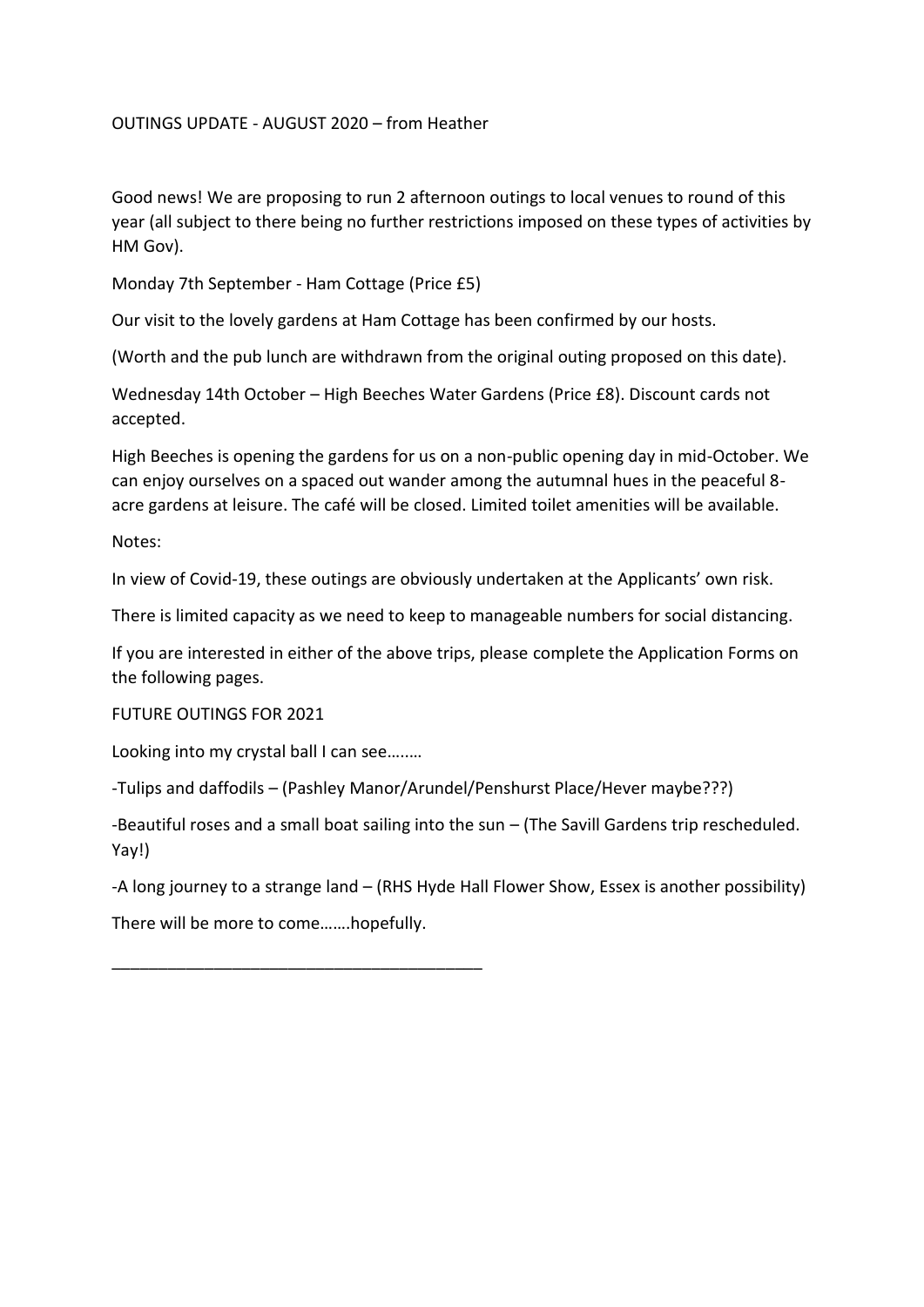# **INFORMATION & APPLICATION FORM – HAM COTTAGE - Mon 7 Sept (afternoon)**

#### **IMPORTANT INFORMATION:**

- You MUST NOT take part on this outing if you display any symptoms of Covid-19, however mild, within a
	- 10-day period prior to the date this outing. For the avoidance of doubt, this is from 27 August on.
- You agree to notify the Outings Organiser if you display any symptoms of Covid-19 during a 10-day period following this outing. You should obviously arrange to be tested in accordance with governmental requirements. You should also advise the Outings Organiser of the result of the test.
- You agree to provide full contact details for each applicant on the application section below to facilitate track and trace.
- You agree to observe government guidelines in respect of social distancing and PPE wear when taking part on this outing.

#### **DETAILS OF THE OUTING:**

- This an afternoon, self-drive outing visit to Ham Cottage, Hammingden Lane, Lindfield, to spend some time admiring Andrea and Peter's lovely garden and to have a long awaited chat with old friends, a socially distanced one of course, over a cup of tea/coffee and a slice of home-made cake.
- Plenty of parking is available in the field.
- The Ticket Price is£5 (which includes charitable donations). Payment to be made on the day.
- Your application will be acknowledged by email, or phone (as supplied), but no 'Tickets' will be issued.

#### **ITINERARY: 2.00pm** Meet at Ham Cottage (field car park) **| 5.00pm** Garden closes

*Once completed, please submit this ENTIRE A4 sheet so that your application may be considered. You should retain a copy for your own reference.*

#### **APPLICATION - HAM COTTAGE**

Applicants' Names and full contact details (address, telephone, email) are as follows:

Lead Applicant: 1.

Other applicant(s): 2.

3.

4.

I am applying for ............... places  $\omega$  £5 per person and agree to pay the total cost with a single cheque (in favour of LHS) on the day, or to pay as otherwise agreed. I agree to comply with the above requirements in respect of Covid-19.

Signature …………………………………………………………………..

**Please email your completed 'Information and Application Form' to: [outings.lhs@gmail.com](mailto:outings.lhs@gmail.com)** Alternatively, if you are unable to email, then deliver to Heather Hitchcock, 81 William Allen Lane, RH16 2ST Contact: Tel. 01444 453202 / 07971 857182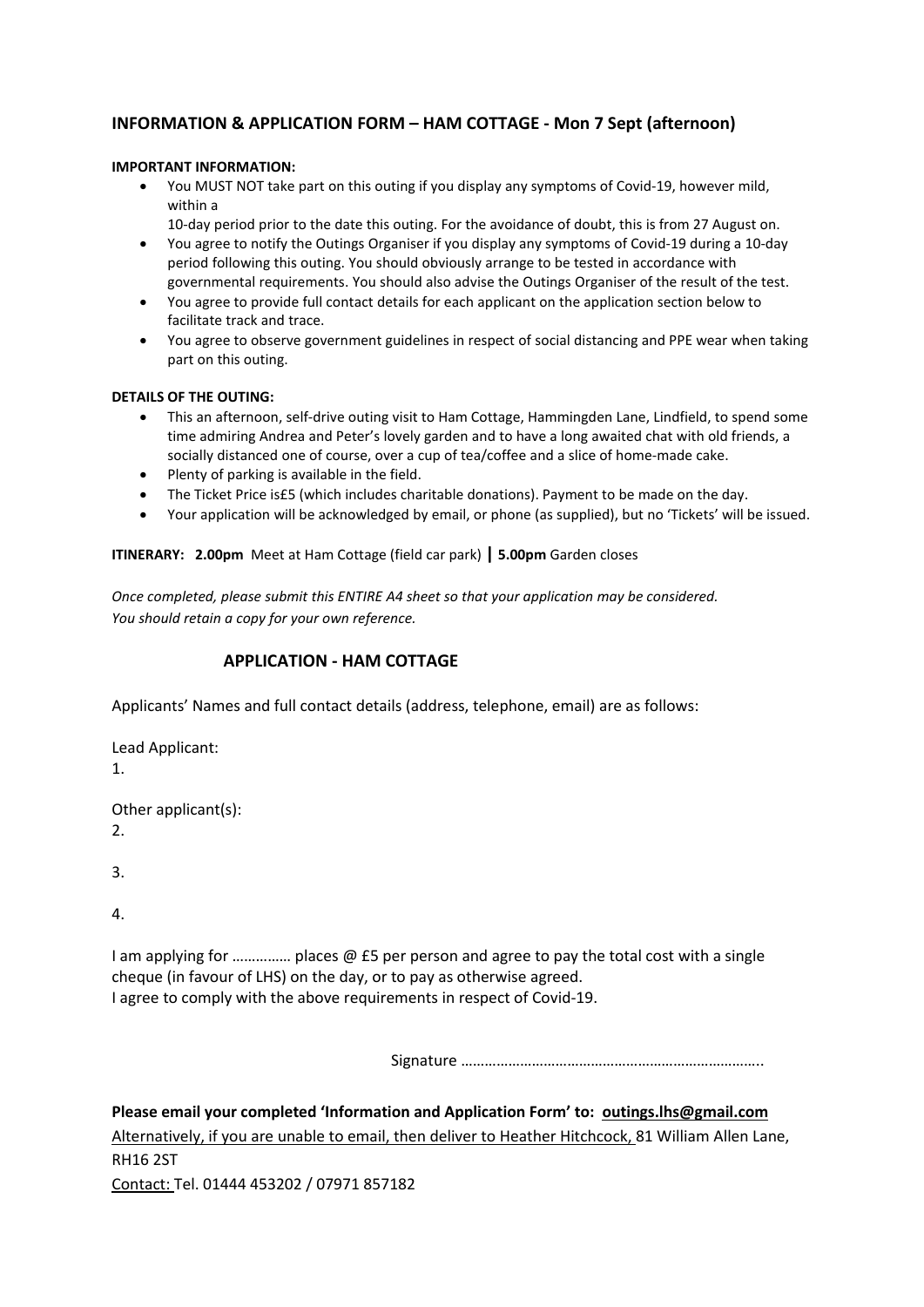## **INFORMATION & APPLICATION FORM - HIGH BEECHES, Handcross - Wed 14 Oct (afternoon)**

#### **IMPORTANT INFORMATION:**

- You MUST NOT take part on this outing if you display any symptoms of Covid-19, however mild, within a 10-day period prior to the date this outing. For the avoidance of doubt, this is from 3 October on.
- You agree to notify the Outings Organiser if you display any symptoms of Covid-19 during a 10-day period following this outing. You should obviously arrange to be tested in accordance with governmental requirements. You should also advise the Outings Organiser of the result of the test.
- You agree to provide full contact details for each applicant to facilitate track and trace on the application section below.
- You agree to observe government guidelines in respect of social distancing and PPE wear when taking part on this outing. **DETAILS OF THE OUTING:**
	- This is an afternoon, self-drive outing. There is plenty of space in the car park to be able to park sensibly.
	- Garden entry is at 1pm and the garden closes at 5pm.
	- There will not be a guided tour, so we shall free flow around the gardens at leisure.
	- There is an £8 Admission Fee, with no further charges. No discount cards will be accepted as this is a group visit. By submitting your application form, you agree to pay LHS in full on the day, unless you cancel within 2 weeks of the visit and in this event the fee cannot be refunded, unless there are exceptional circumstances.
	- Amenities: There are limited toilet facilities (located in the car park). The cafeteria will not be open.
	- Picnics are not permitted in the gardens.
	- Your application will be acknowledged by email, or phone (as supplied), but no 'Tickets' will be issued.

#### **ITINERARY: 1.00pm** Meet at High Beeches **| 5.00pm** Garden closes

*Once completed, please submit this ENTIRE A4 sheet so that your application may be considered. You should retain a copy for your own reference.*

# **APPLICATION - HIGH BEECHES**

Applicants' Names and full contact details (address, telephone and email address) are as follows:

Lead Applicant: 1. Other applicant(s): 2. 3. 4.

I am applying for ............... places @ £8 per person and agree to pay the total cost with a single cheque (in favour of LHS) on the day , or to pay as otherwise agreed.

I agree to comply with the above requirements in respect of Covid-19.

Signature …………………………………………………………………..

# **Please email your completed 'Information and Application Form' to: [outings.lhs@gmail.com](mailto:outings.lhs@gmail.com)**

Alternatively, if you are unable to email, then deliver to Heather Hitchcock, 81 William Allen Lane, RH16 2ST Contact: Tel. 01444 453202 / 07971 857182